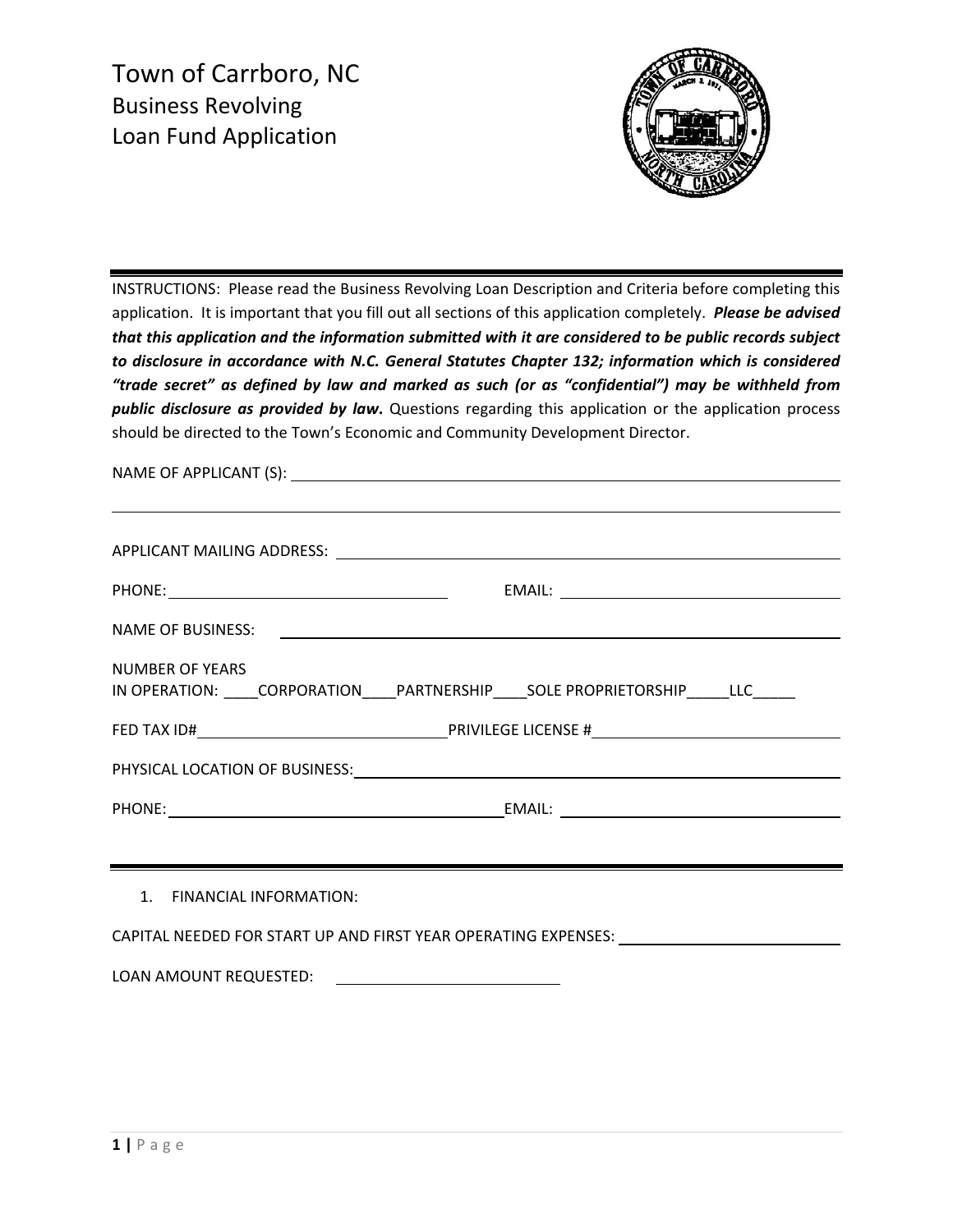Town of Carrboro, NC Business Revolving Loan Fund Application



A. List other sources of capital and financing to be involved, including equity contributions from the applicants resources. Project must demonstrate at least 50% funding for start‐up and first year operating expenses.

<u> 1980 - Andrea Santa Alemania, amerikana amerikana amerikana amerikana amerikana amerikana amerikana amerikan</u>

B. Describe the financial need to include specific need for the Revolving Loan Funds in addition to or in lieu of private financing.

<u> 1980 - Johann Stoff, deutscher Stoffen und der Stoffen und der Stoffen und der Stoffen und der Stoffen und d</u>

## 2. PROJECT DESCRIPTION:

Describe the type of service, retail, technology or manufacturing business that is being proposed.

<u> 1980 - Johann Stoff, die erste besteht der Stoffens und die Stoffens und die Stoffens und die Stoffens und die</u> <u> 1980 - Johann Stoff, die erste besteht der Stoffens und die Stoffens und die Stoffens und die Stoffens und die</u>

## 3. PROJECT BENEFIT TO THE COMMUNITY:

A. What are the estimated annual sales/revenue projections? Detail any improvements to real property.

<u> 1980 - Johann Barbara, martxa amerikan bashkar (</u>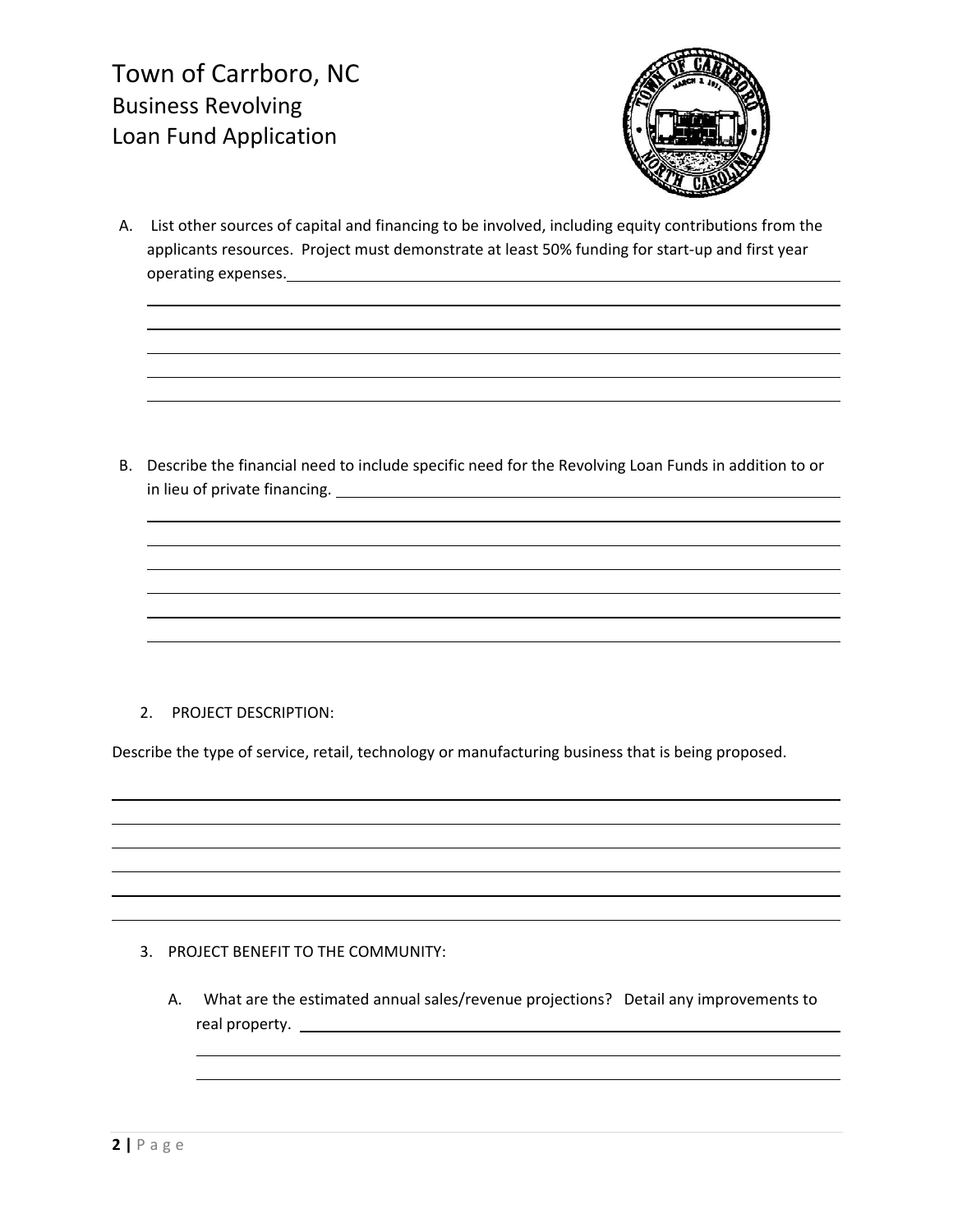

B. How will the project benefit or serve the community or targeted clients/customers? Why are these needs not currently being met and how will this project satisfy these needs?

<u> 1980 - Johann Barbara, martxa amerikan bashkar (</u>

\_\_\_\_\_\_\_\_\_\_\_\_\_

<u> 1989 - Johann Stoff, deutscher Stoffen und der Stoffen und der Stoffen und der Stoffen und der Stoffen und de</u>

## 4. JOB CREATION AND RETENTION:

How many jobs will be created or retained in this project? What are the estimated number of hours and salaries for these positions? What types of benefits or policies are proposed to ensure employee retention?

<u> 1980 - Johann Stoff, deutscher Stoffen und der Stoffen und der Stoffen und der Stoffen und der Stoffen und d</u> <u> 1989 - Johann Stoff, deutscher Stoffen und der Stoffen und der Stoffen und der Stoffen und der Stoffen und d</u>

## 5. BACKGROUND, BUSINESS PLAN AND MARKET ANALYSIS

- A. What is your previous business experience or education? \_\_\_\_\_\_\_\_\_\_\_\_\_\_\_\_\_\_\_\_\_
- B. What are the market trends and who are you trying to serve?
- C. Have you developed a business plan and/or a market analysis? Either attach copies of the business plan and market analysis or briefly describe.

<u> 1989 - Johann Stoff, deutscher Stoffen und der Stoffen und der Stoffen und der Stoffen und der Stoffen und d</u>

<u> 1989 - Johann Stoff, deutscher Stoffen und der Stoffen und der Stoffen und der Stoffen und der Stoffen und d</u>

<u> 1989 - Johann Stoff, deutscher Stoffen und der Stoffen und der Stoffen und der Stoffen und der Stoffen und d</u>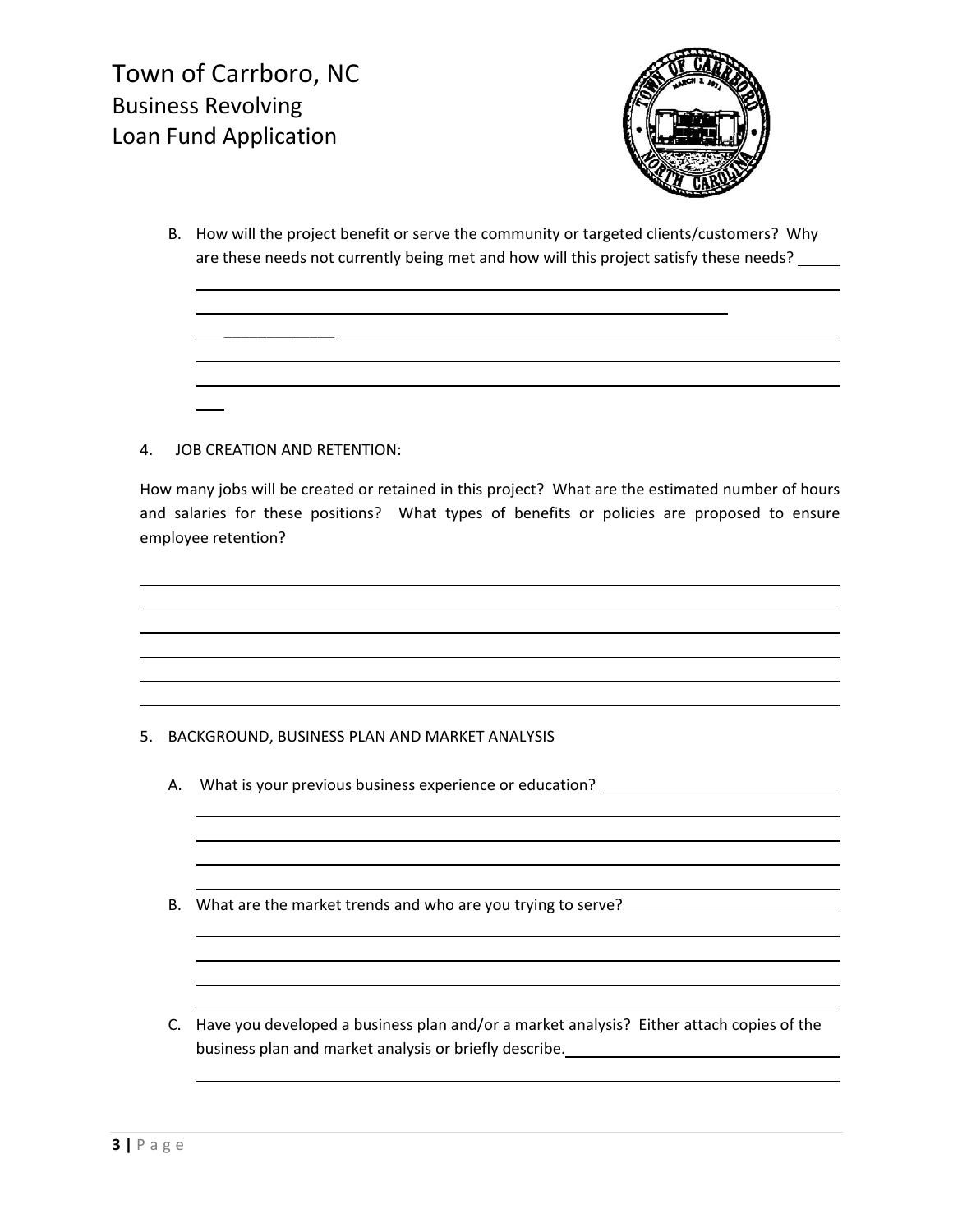

D. Describe your facility, size and location. Also attach any building elevations, floor or facility plans.

<u> 1980 - Johann Barbara, martxa amerikan bashkar (</u>

<u> 1980 - Johann Barbara, martxa amerikan bashkar (</u>

- E. If you are leasing, describe the terms of your lease.
- 6. PLEASE ATTACH THE FOLLOWING DOCUMENTATION:
	- A. Detailed budget of start-up cost, first year operating expenses, and 3 to 5 years proforma cost/revenue projections.
	- B. Documentation of other capital revenue sources.
	- C. Personal or business financial statements.
	- D. Personal credit report.
	- E. Documentation of real property that will be used for collateral, any outstanding liens and tax values.

I (we) the undersigned certify that the information provided in this application, documents and attachments provided are true and complete to the best of my knowledge. I further commit to the following actions;

- A) I understand that the Town is not obligated to fund any project and that funding is fully at the discretion of the Board of Aldermen and limited based on available funds.
- B) Undertake and carry out the project as described in the application and documents as submitted.
- C) Agree to create/retain jobs as described in the application. I understand and that 51% of the jobs created must be filled by persons who earned less than 80% of the median income for the county they resided in the previous 12 months.
- D) Submit annual employment reports to the Town showing the number of jobs created or retained which would otherwise have been lost.
- E) Make all relevant records available to the Town or State available upon request for reporting purposes.